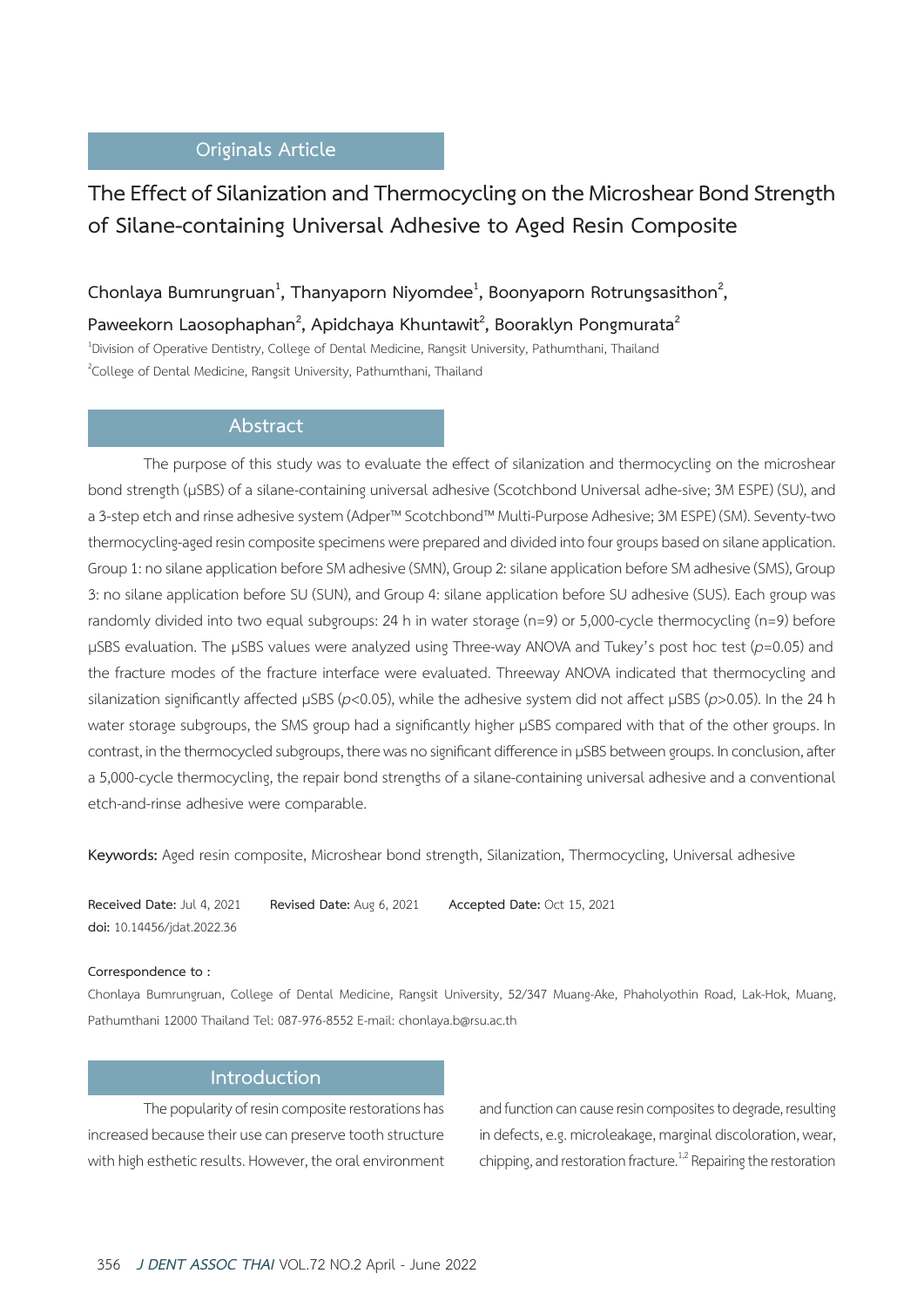defect rather than its total replacement is a more timeefficient and conservative option that can preserve sound tooth structure, protect the pulp from operative trauma, and reduce the risk of iatrogenic pulp exposure and adjacent tooth injury.<sup>3-5</sup>

Several methods have been developed to repair a resin composite defect, including surface preparation before using a resin-based adhesive, such as grinding with burs, etching with hydrofluoric acid or phosphoric acid, air abrasion, and silanization.<sup>6-8</sup> A silane coupling agent is normally used when placing a resin composite to promote a chemical bond between the inorganic filler particles and the organic resin matrix.<sup>11</sup> Thus, using a silane coupling agent can improve the repair bond strength. Studies have demonstrated that silane application enhances the repair bond strength by promoting chemical bond between the filler of old resin composite and the adhesive resin matrix.<sup>7,9</sup>

A universal adhesive system incorporates a silane coupling agent in the adhesive composition for simplifying the clinical steps, requiring less time, multipurpose use, and more user-friendly compared with the 3-step etchand-rinse adhesive systems.<sup>7,9</sup> Many Studies have evaluated the use of silane-containing universal adhesives in repairing resin composite restorations.<sup> $7-11$ </sup> However, only a few studies investigated the long-term repair bond strength of universal adhesive systems on the aged resin composite.

The purpose of this study was to evaluate the effect of silanization and thermocycling on the repair µSBS of a silane-containing universal adhesive and to compare the repair µSBS of a silane-containing universal adhesive with that of an etch-and-rinse adhesive.

### **Materials and Methods**

Seventy two resin composite specimens (3-mm diameter and 2-mm deep) (Fig. 1B) were fabricated using resin composite (Filtek™Z350TM XT, 3M ESPE, St. Paul, MN, USA; shade A1) in epoxy resin molds (Fig. 1A) then covered with a celluloid strip (LEIBINGER™ Mylar Strip), compressed with a glass slide, and each specimen was separately lightcured using an LED light-curing unit (Demi™ Plus, Kerr Corp, Orange, CA, USA) for 40 sec. The light output intensity was ≥ 800 mW/cm<sup>2</sup> (evaluated by a radiometer (Kerr; Orange, CA, USA)). The prepared specimens were thermocycled for 5,000 cycles between 5 and 55°C with a 30-sec dwell time and a 10-sec transfer time to simulate 6-month clinical service.





The specimens were polished using wet 320-grit silicon carbide paper to create a standardized surface. Thirty-two percent phosphoric acid (Scotchbond™ Etchant, 3M ESPE, USA) was applied on the specimens in a brushing motion for 15 sec, rinsed for 15 sec, and air dried. The specimens were randomly divided into 4 groups (n=18) according to the surface treatments and the adhesives used; Group 1: Adper™ Scotchbond™ Multi-Purpose Adhesive (3M ESPE, USA) (SM), Group 2: treated with RelyX™ Ceramic Primer (3M ESPE, USA) and Adper™ Scotchbond™ Multi-Purpose Adhesive (SMS), Group 3: Single Bond™ Universal Adhesive (3M ESPE, Germany) (SUN), Group 4: treated with RelyX™ Ceramic Primer and Single Bond™ Universal Adhesive (SUS). The materials were applied individually on each specimen according to the manufacturers' instructions as shown in Table 1.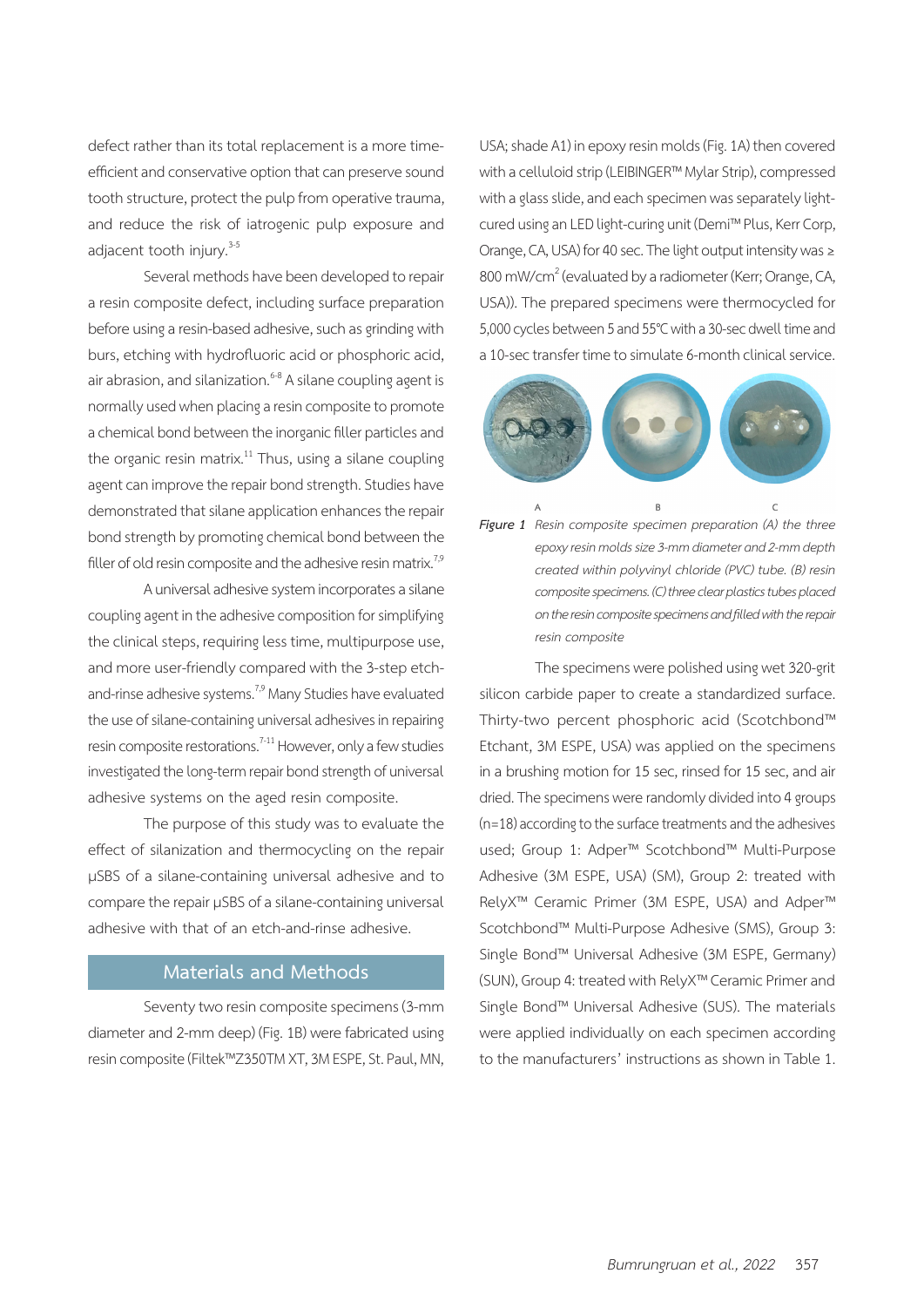| sheet and mod <b>ations</b> for asc                                    |                                                                                                                                                                      |                                                                                                                                 |  |  |
|------------------------------------------------------------------------|----------------------------------------------------------------------------------------------------------------------------------------------------------------------|---------------------------------------------------------------------------------------------------------------------------------|--|--|
| Materials                                                              | Composition                                                                                                                                                          | <b>Application Methods</b>                                                                                                      |  |  |
| Scotchbond™ Etchant<br>(3M ESPE, MN, USA)                              | Water, phosphoric acid, alcohol,<br>thickening agent                                                                                                                 | - Apply etchant to aged resin composite surfaces<br>for 15 sec.<br>- Thoroughly rinse for 15 sec.<br>- Air dry                  |  |  |
| Adper™ Scotchbond™<br>Multi-Purpose Adhesive (3M<br>ESPE, MN, USA :SM) | Bis-GMA, HEMA, initiator                                                                                                                                             | - Apply adhesive to the etched and dried resin<br>composite surfaces.<br>- Light-cure for 20 sec                                |  |  |
| Single Bond™ Universal<br>Adhesive (3M ESPE,<br>Germany : SU)          | MDP Phosphate Monomer, Di-<br>methacrylate resins, HEMA, Vitrebond<br>copolymer, ethanol, water, filler,<br>initiators, silane                                       | - Apply adhesive to the etched and dried resin<br>composite surfaces for 20 s<br>- Air dry for 5 sec and light-cure for 20 sec. |  |  |
| Filtek™ Z350 XT<br>(3M ESPE, MN, USA)                                  | Bis-GMA, UDMA, TEGDMA, Bis-EMA, non-<br>aggregated 4 to 11 nm zirconia, non-<br>aggregated 20 nm silica and aggregated<br>zirconia/silica cluster filler (63.3 vol%) | - Apply a 2-mm. thick layer.<br>- Light-cure for 40 sec.                                                                        |  |  |
| RelyX™ Ceramic Primer<br>(3M ESPE, MN, USA)                            | Pre-hydrolyzed silane coupling agent,<br>alcohol, water                                                                                                              | - Apply RelyX Ceramic Primer with a brush on the<br>etched and dried resin composite surfaces for 1 min.<br>- Air dry           |  |  |

*Table 1 Materials, composition,and application methodsused inthestudy (Modified from the manufacturers' MaterialSafety Data Sheet and instructions for use)*

*Abbreviations: bis-GMA (bisphenol A-glycidylmethacrylate), bis-EMA (bisphenol A diglycidylmethacrylateethoxylated, HEMA (hydroxyethylmethacrylate), MDP (methacryloxydecyl phosphate). TEGDMA (triethylene glycol dimethacrylate), UDMA (urethane dimethacrylate)*

After surface treatment and adhesive application, a clear cylindrical plastic tube, 0.7 mm in-ternal diameter x 1.0 mm high (Tygon tubing, Norton Performance Plastic Co, USA) was placed on the resin composite specimen and the adhesive was light-cured for 20 sec. The light output intensity was ≥ 800 mW/cm2. After curing, each tube was filled with nanohybrid resin composite shade A4 (Fil-tek™ Z350XT, 3M ESPE, USA) and light-cured for 40 sec (Fig. 1C).

The specimens were stored in water at 37°C for 24 h. The plastic tubes were removed and specimens were evaluated using 2.5x magnification loupes (ZEISS EyeMag Smart, Carl Zeiss Meditec AG, Germany) to evaluate the integrity of the old and new resin composite interface. Any specimens with interfacial gaps, bubbles, or any defect were excluded from the study.

For each group, half of the specimens (n=9) were subjected to the µSBS test immediately after removing the tubes. The other half of the specimens were subjected to a 5,000-cycle thermocycling between 5°C and 55°C. The dwell time and transfer time were 30 sec and 10 sec, respectively.

The specimens were mounted on a universal testing machine (EZ-S; Shimadzu, Japan), and a 0.4-mm thick blade was placed parallel and adjacent to the old and new resin composite interface and specimens were tested to failure at a crosshead speed of 0.5 mm/min. The mode of failure was analyzed using a stereomicroscope at 45x magnification and categorized as adhesive failure; failure at the bonding interface, cohesive failure; failure in either the substrate or repair resin composite or mixed failure; failures in both adhesive and resin composite.

#### **Statistical analysis**

The µSBS data were analyzed by Three-way ANOVA and Tukey's post hoc test (*p*=0.05) using IBM SPSS Statistics Subscription, Build 1.0.0.1508 (SPSS Inc., Chicago, IL).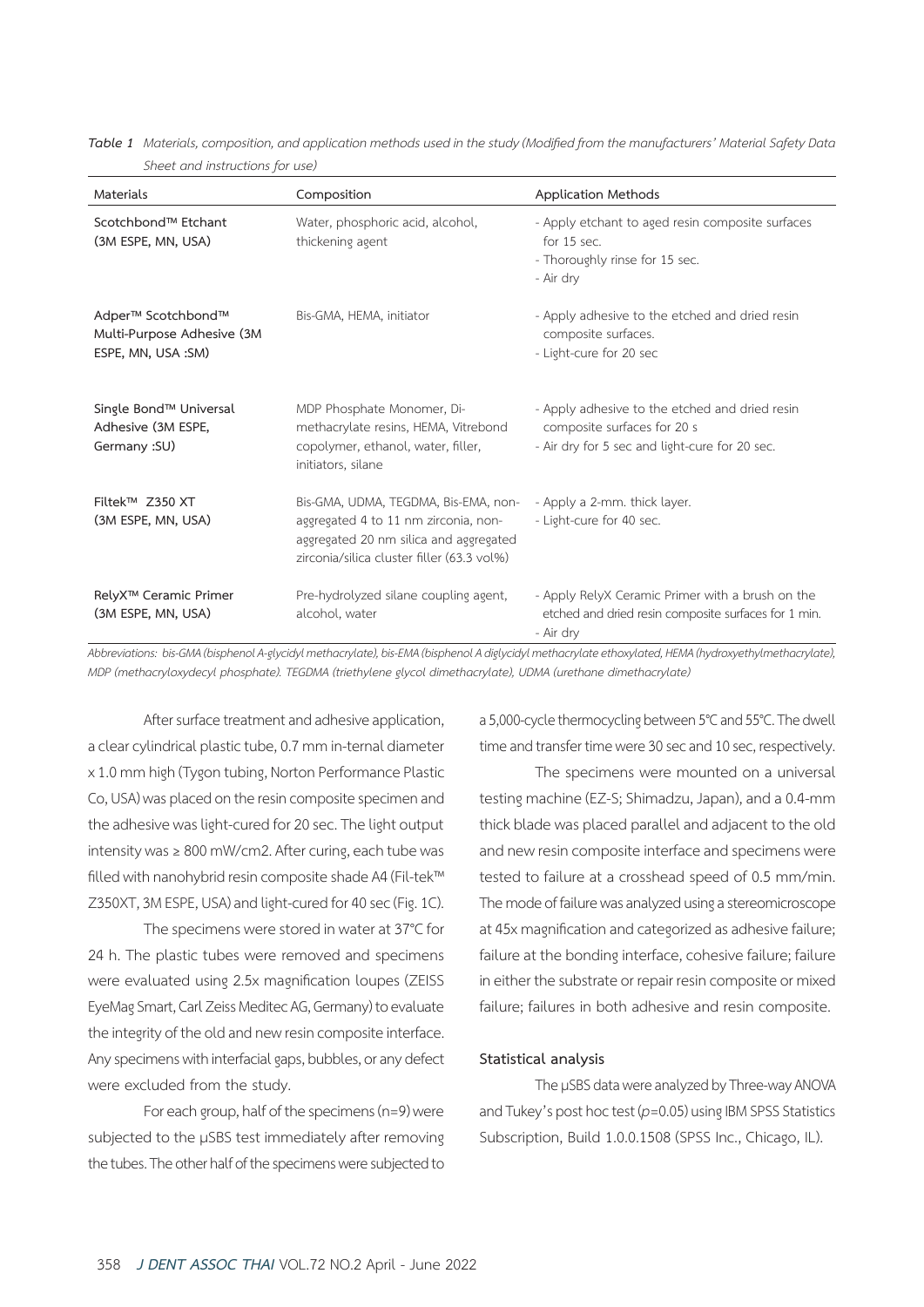### **Results**

The uSBS test results are presented in Table 2. Three-way ANOVA indicated that thermocycling and silanization significantly affected the µSBS (*p*<0.001 and *p*=0.001, respectively). In contrast, the adhesive system did not affect µSBS (*p*=0.750). There was no interaction between the adhesive system, silanization, and thermocycling (*p*=0.121).

After 24-h water storage, the SMS group had a significantly higher µSBS compared with that of the other groups (*p*<0.05). In the thermocycled subgroup, the SUS group demonstrated a higher µSBS than that of the other groups; however, the difference was not significant.

Considering the effect of thermocycling within the same group, only the µSBS of the non-thermocycled SMS group was significantly higher than that of its thermocycled counterpart (*p*<0.05). In contrast, µSBSs between the other non-thermocycled groups and their respective thermocycled groups were not significantly different.

Considering the effect of silanization on each adhesive system, silanization significantly increased the µSBS in the conventional adhesive group (*p*<0.05). However, silanization in the silane-containing adhesive did not significantly increase the µSBS.

The failure modes are shown in Figure 2. Adhesive failure was predominantly found in all groups, with a few mixed failures, but no cohesive failure was seen.

|                                             |              | $\mu$ SBS $\pm$ SD (MPa)        |                                |
|---------------------------------------------|--------------|---------------------------------|--------------------------------|
| Group                                       | Abbreviation | 24 h                            |                                |
|                                             |              | water storage                   | 5,000-thermocycled             |
| Scotchbond™ Multi-Purpose Adhesive          | <b>SMN</b>   | $12.91 \pm 3.92$ <sup>a,A</sup> | $7.82 \pm 1.69$ <sup>c,A</sup> |
| Silane + Scotchbond™ Multi-Purpose Adhesive | <b>SMS</b>   | $23.72 + 8.89$ b,B              | $12.21 + 2.34$ c,c             |
| Single Bond™ Universal Adhesive             | <b>SUN</b>   | $14.79 + 6.35$ <sup>a,D</sup>   | $12.92 + 4.55$ C,D             |
| Silane + Single Bond™ Universal Adhesive    | <b>SUS</b>   | 14.44 $\pm$ 2.39 <sup>a,E</sup> | $13.10 + 2.72$ <sup>c,E</sup>  |

*Different letters indicateasignificant difference betweengroups (p>0.05); UPPERCASEletters indicateasignificant differenceineachrow (significantly different µSBS between24h waterstorageand 5,000-thermocycled of thesamegroup)and lowercaselettersindicatesignificant* differences in each column (significantly different µSBS among the groups after 24-hour water storage or 5,000-cycle thermocycling)



#### 24 h water storage

*Table 2 µSBS values (mean ± SD)*

*Figure 2 The mode of failure (n/%)*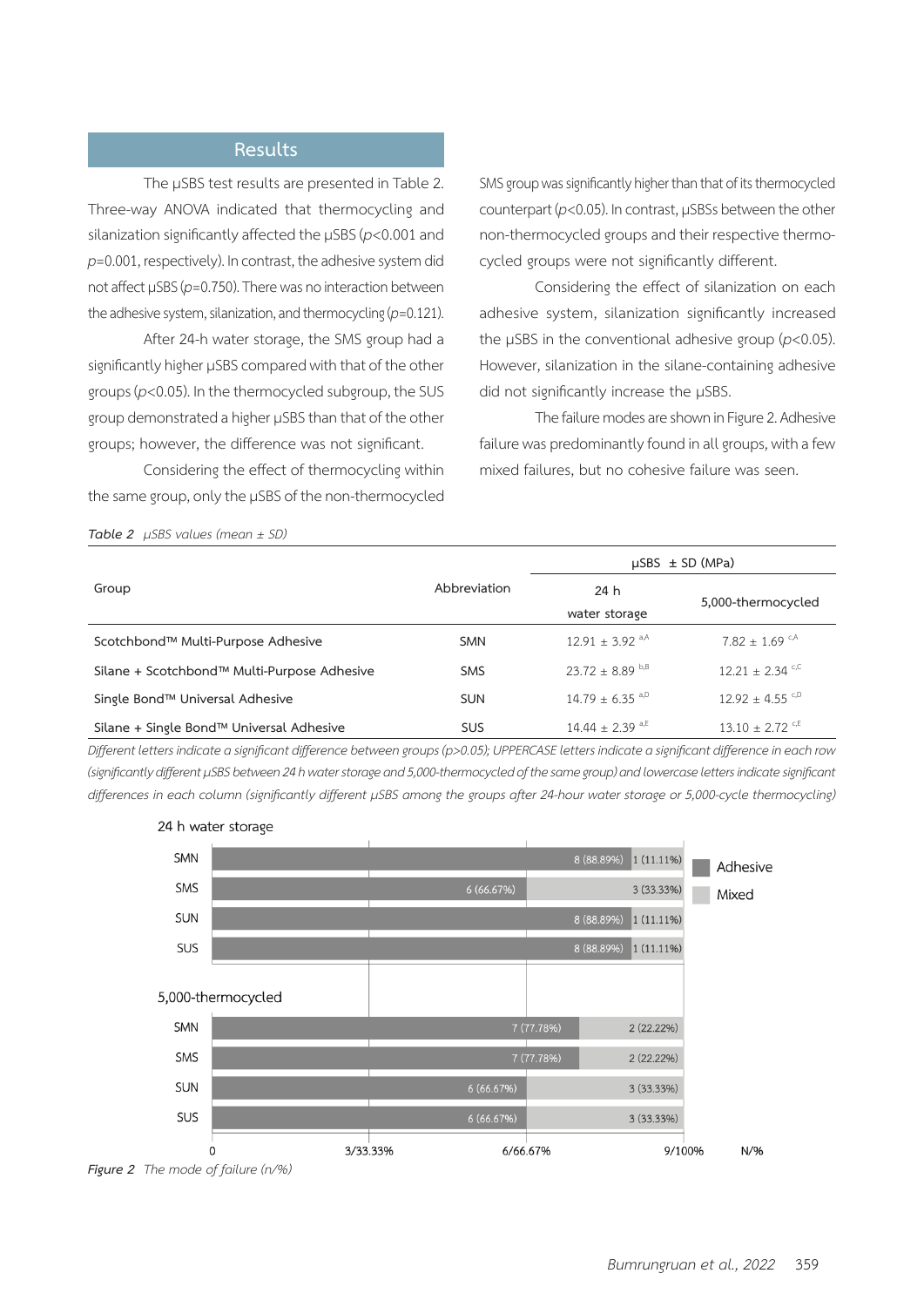### **Discussion**

In the present study, the µSBS test was selected to overcome the limitations of the microtensile bond strength test, which has the difficulty in specimen preparation and the high number of pre-test failures.<sup>12</sup> Moreover, sample preparation method for the µSBS test generates lower stress at the bond interface before testing, except for the mold removal.<sup>13-15</sup> Consistent with this, the present study had no pre-test failures. Furthermore, adhesive failure was the predominant failure mode which corresponds with the suggestion that adhesive failures indicate that using the µSBS test is valid.<sup>16</sup>

The bond between two layers of resin composite occurs between unreacted methacrylate groups (c=c) in each layer in the oxygen-inhibited layer. $8,17$  However, after polishing and being in the oral environment, resin composite restorations lack the free radicals and unreacted methacrylate groups needed to bond with the repair resin composite.18 Thus, aging the resin composite before bonding with the repair resin composite is important to simulate the clinical situation. In the present study, thermocycling was used to age the resin composite as described in the previous study.<sup>19</sup>

Bonding between a restoration and a repair resin composite requires free radicals and unreacted methacrylate groups, which are not present on restoration that has been in the oral cavity for some times. Therefore, surface preparation to expose the filler particles and create surface irregularities on the restoration is crucial for a successful repair.<sup>8,18</sup> Wet grinding with 320-grit sandpaper, which is comparable to a fine diamond bur, was chosen to establish uniform repair surfaces and to expose the filler particles.<sup>7</sup> The surface was then cleaned with phosphoric acid<sup>20</sup> and applied with adhesive to increase wettability and create micromechanical retention via the penetrated and polymerized resin into the prepared surface. $8,21$ 

In addition to forming an effective bond with the original resin composite, the survival of the repair restoration is an important clinical parameter to be evaluated. Thus, thermocycling at 5,000 cycles, which is equal to 6-month clinical service $^{22}$ , was selected to induce thermal stress and hydrolytic degradation of the old and new resin composite interface. This artificial aging process allows the long-term clinical bonding performance to be evaluated *in vitro.*

The 3-step etch-and-rinse adhesive was used as the control group due to favorable laboratory and clinical results.<sup>15</sup> The results of the present study indicated that the repair bond strength of the silane-containing universal adhesive was not significantly different from that of the conventional etch-and-rinse adhesive in the non-thermocycled and the thermocycled groups. The µSBS of the adhesives evaluated in this study were not significantly different between the non-thermocycled and the thermocycled groups, except for the SMS group. Silanization significantly increased the µSBS in only the non-thermocycled etchand-rinse adhesive group.

This study revealed that the repair bond strength of a silane-containing universal adhesive was comparable to that of a conventional adhesive. These results might be due to additional chemical bonding between the exposed filler particles and the silane coupling agent and the 10 methacryloyloxydecyl dihydrogen phosphate (10-MDP) monomer in the silane-containing universal adhesive. According to the manufacturer, the resin composite used in this study contains 78.5% by weight (63.3% by volume) inorganic fillers, which are a combination of non-agglomerated/ non-aggregated silica filler, non-agglomerated/non-aggregated zirconia filler and aggregated zirconia/silica clusters. Prior studies demonstrated that silica fillers chemically reacted with a silane coupling agent<sup>7,8</sup>, whereas zirconia fillers chemically bonded to 10-MDP. $^{23,24}$  These reactions may improve the repair bond strength of a silane-containing universal adhesive.

Studies have demonstrated that silanization improves the repair bond strength of the conventional methacrylate resin adhesive between the aged and repair resin composite.<sup>7,8,11</sup> Silane coupling agents are bifunctional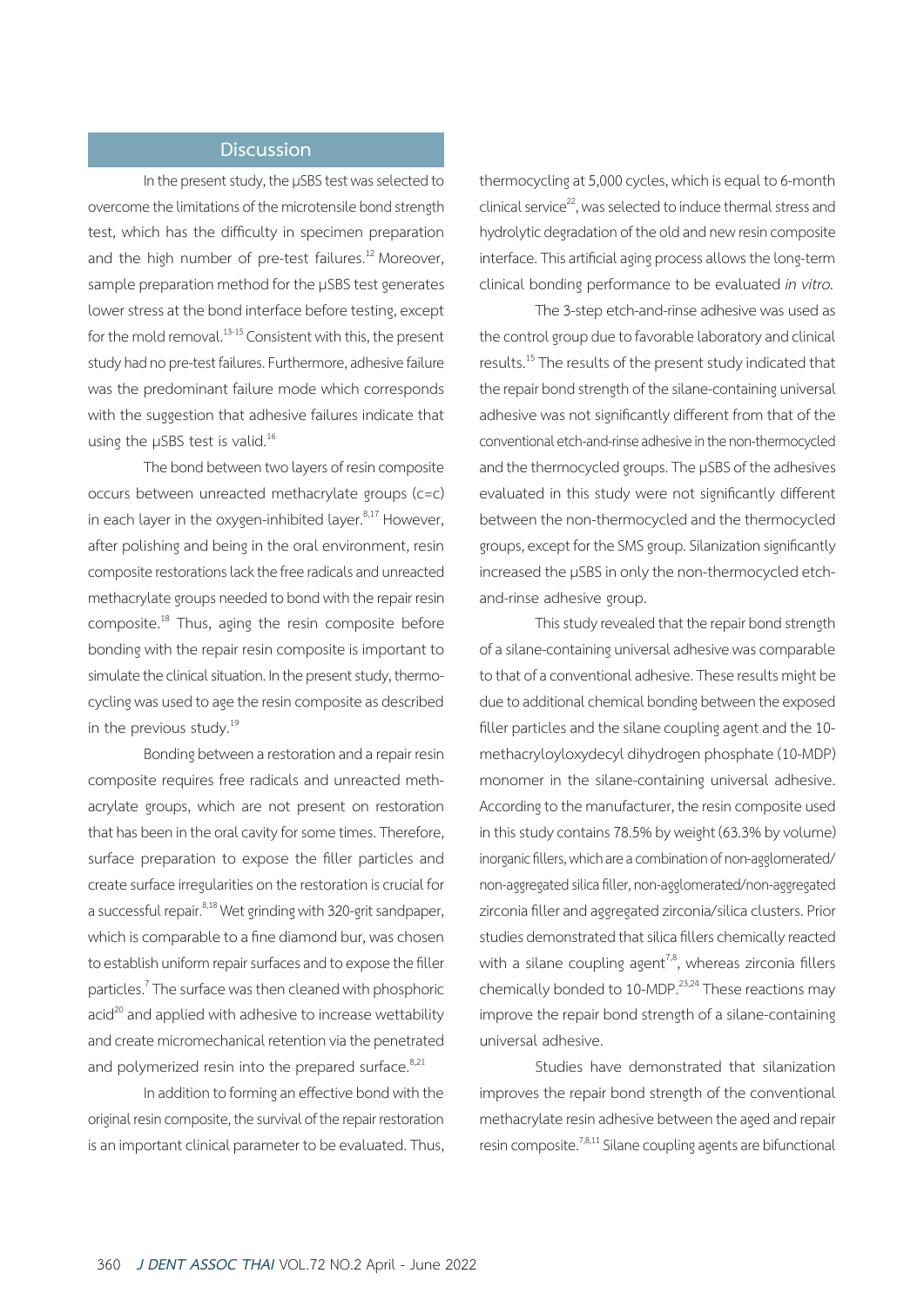molecules that contain silanol groups that react with the exposed inorganic filler particles in the resin composite and organofunctional groups that react and co-polymerize with the methacrylate groups of the adhesive.<sup>9,24</sup> The silanecoated surface is reactive and forms covalent bonds with the adhesive. Moreover, silane increases the wettability of the aged resin composite surface, which improves the infiltration of the resin adhesive into surface irregularities. $6,7,9,18$ Corresponding with the results of the present study, silanization significantly increased the repair bond strength of a conventional adhesive when tested immediately and tended to increase after aging because the silanol groups form a covalent bond with the exposed inorganic filler, i.e. silica filler.<sup>24</sup> In contrast, silani-zation did not significantly improve the repair bond strength of a silane-containing universal adhesive in the non-thermocycled and the thermocycled groups. These findings are in line with those of prior studies.<sup>24</sup> This may be because the exposed silica filler particles can interact with the silane and be insufficient in number to form an additional chemical bond with the silane in a silanecontaining universal adhesive.<sup>18</sup> However, some studies have found that silanization improves the repair bond strength of a silane-containing universal adhesive.<sup>7,8,25</sup> These discrepancies are accounted for by the fact that the effect of silanization on a silane-containing adhesive varies depending on the surface treatment and silane composition.<sup>8</sup>

Although 5,000-thermocycles greatly reduced the µSBS of a conventional adhesive, the µSBS of the silanecontaining adhesive was only slightly reduced. This could be due to the positive effect of the stable chemical bonds between the 10-MDP in the silane-containing universal adhesive and the exposed zirconia filler.<sup>23,24</sup> Conversely, the reduced µSBS in the conventional adhesive group may result from bond degradation over time because it contains only Bis-GMA and HEMA, which do not promote a stable chemical bond as 10-MDP.<sup>9</sup> Moreover, a prior study demonstrated that the bond between phosphate esters, i.e. 10-MDP and the zirconia surface hydroxyl groups, was more hydrolytically stable compared with the bond between silane coupling agents and old resin composite.<sup>7,9,27</sup>

Incorporating 10-MDP into an adhesive might have a positive effect on the repair bond strength of a resin composite with zirconia filler because 10-MDP forms a chemical bond with oxide groups, such as  $\text{SiO}_2^{\text{}}$ , Al<sub>2</sub>O<sub>3</sub>, and ZrO.<sup>21,27</sup> Therefore, 10-MDP in the silane-containing universal adhesive may improve the repair bond strength of a resin composite containing silica or alumina. However, the surface preparation and the type of adhesive and silane coupling agent used can also affect the repair bond strength. Furthermore, several studies demonstrated that different resin composite compositions, such as the type and amount of fillers, also influence the repair bond strength.<sup>21,28</sup> Future studies evaluating various resin composites are needed to determine the effect of 10-MDP in a silane-containing universal adhesive on the repair bond strength.

The present study has some limitations. The sample size in this study is small. The larger the sample size, the more power the study would be. In addition, the *in vitro* results of our study might not correlate with clinical outcomes. Furthermore, the type of adhesive and silane coupling agent used could have an effect on the repair bond strength. The present study evaluated only one silanecontaining universal adhesive and one resin composite; thus the results may not be applicable to other similar materials. Further investigations are needed to establish a standard resin composite repair protocol. However, based on our results, the examined silane-containing universal adhesive is a viable choice for resin composite repair.

#### **Conclusion**

Within the limitations of this in vitro study, several conclusions can be drawn. The repair bond strength of a silane-containing universal adhesive is comparable to that of an etch-and-rinse adhesive. Silanization increases the repair bond strength of an etch-and-rinse adhesive, but does not affect that of the silane-containing universal adhesive. Aging using 5,000 thermocycles has no effect on the repair bond strength of the silane-containing universal adhesive on aged resin composite.